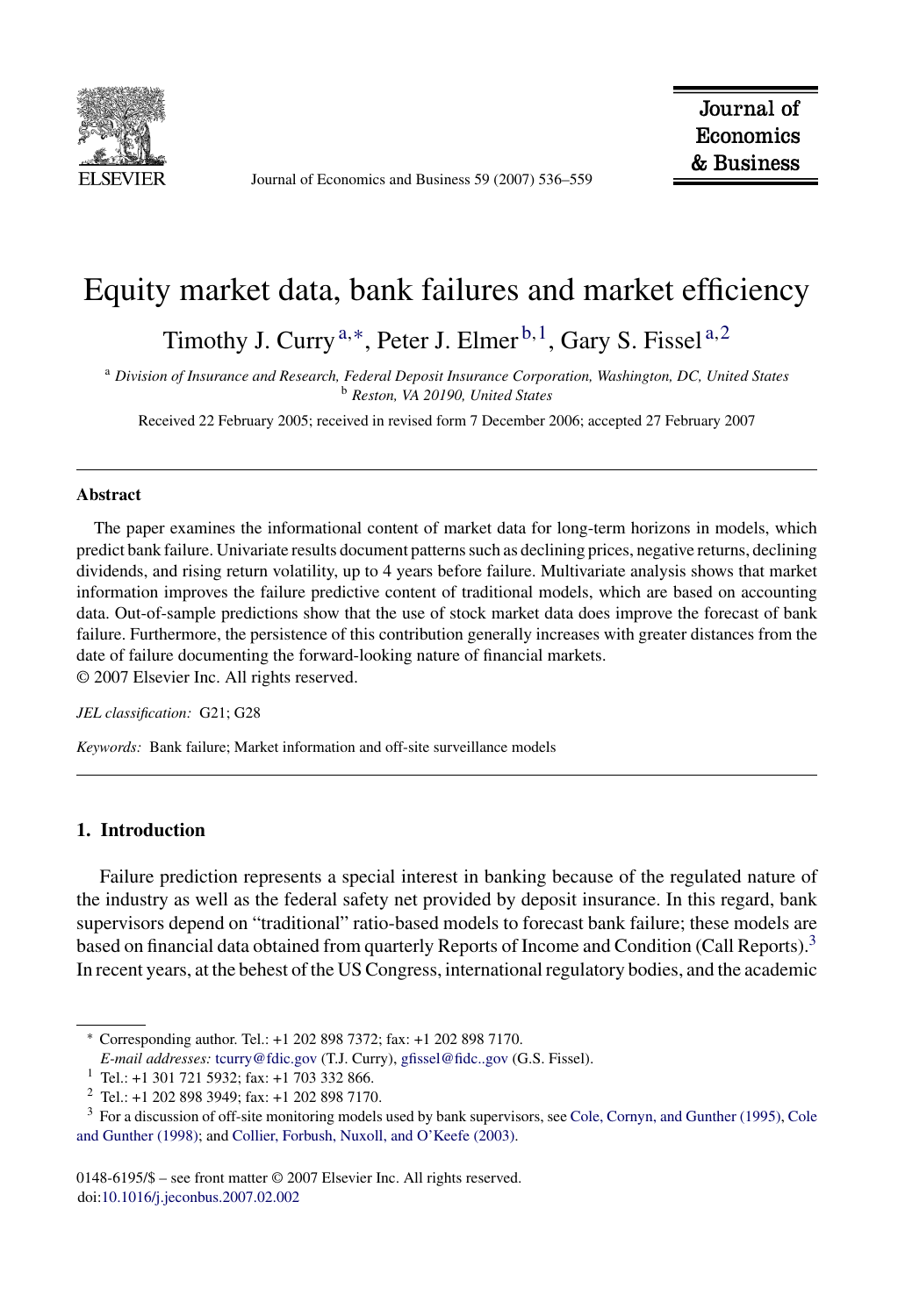community, bank regulators have been exploring whether data obtained from the securities markets can be used to supplement failure-prediction models. To the extent that financial markets are efficient and market price and return movements for securities can be used to anticipate events including failure, then bank regulators might apply information embedded in market prices and trading patterns to improve early-warning and off-site monitoring systems.<sup>4</sup> Improved earlywarning systems necessarily enhance bank supervision, thereby reducing the likelihood and cost of failures. More generally, integrating market-based information into the tools of bank supervision represents a partial response to [Flannery's \(1998\)](#page--1-0) call for enhancing our understanding of the use of market information in prudential bank supervision.<sup>5</sup>

Predicting failure is especially interesting because failure normally follows the dissemination of large amounts of negative information, often over long periods of time. Failure is also the only financial event for which the post-event stock price is known before the event. The period before failure is almost always associated with negative returns, the cessation of trading on organized exchanges, and the fall of stock prices to approximately zero. These regularities suggest that the period preceding failure should provide an environment conducive to the formation of trends in market-based data.

This paper examines the relationship between equity market data and bank failure. We begin by investigating long-term trends in market variables before failure to test the efficiency of markets in providing forward-looking, timely information about insolvency. Early research by [Pettway](#page--1-0) [\(1980\)](#page--1-0) and [Pettway and Sinkey \(1980\), f](#page--1-0)ocus on identifying patterns in price and return variables preceding bank failure. Our approach extends the early work by exploring the pre-failure trends of additional market variables, thereby providing a global view of the performance of equity market variables preceding failure.

The second part builds the analysis by developing a multivariate framework for testing the extent to which market variables improve the performance of traditional predictors of bank failure. That is, we test the predictive performance of the market variables by forcing them to compete against traditional financial ratios to explain bank failure at many points preceding failure. As such, we explore the forward-looking nature of market data by evaluating the degree to which it complements traditional financial ratios, over short-, intermediate-, and long-term horizons preceding failure. Our analysis, therefore, extends previous research by providing a broader examination and test of the timing aspects and utility of market data for predicting bank failure.

The results show that the univariate analysis documents distinct patterns of declining prices, negative returns, declining dividends, and rising return volatility up to 4 years before bank failure. Multivariate analysis finds that market information improves the failure predictive content of the traditional models, which are based on accounting data. In-sample and out-of sample predictions show that the use of stock market data does improve the forecast of bank failure. Moreover, heretofore unreported in the previous literature, these gains increase for the out-of- sample predictions as we travel greater distances from the date failure– documenting the forward-looking nature of financial markets.

This paper proceeds as follow. The next section discusses related literature that uses equity market data to assess bank financial health and introduces the motivation for this paper. Section [3](#page--1-0) addresses the data that is used in the study. Section [4](#page--1-0) analyzes the pre-failure trends of various

<sup>4</sup> In this paper, "bank" refers to an FDIC-insured commercial bank or thrift institution.

<sup>5</sup> Currently, all federal banking agencies collect and monitor market information on publicly traded federally insured institutions.